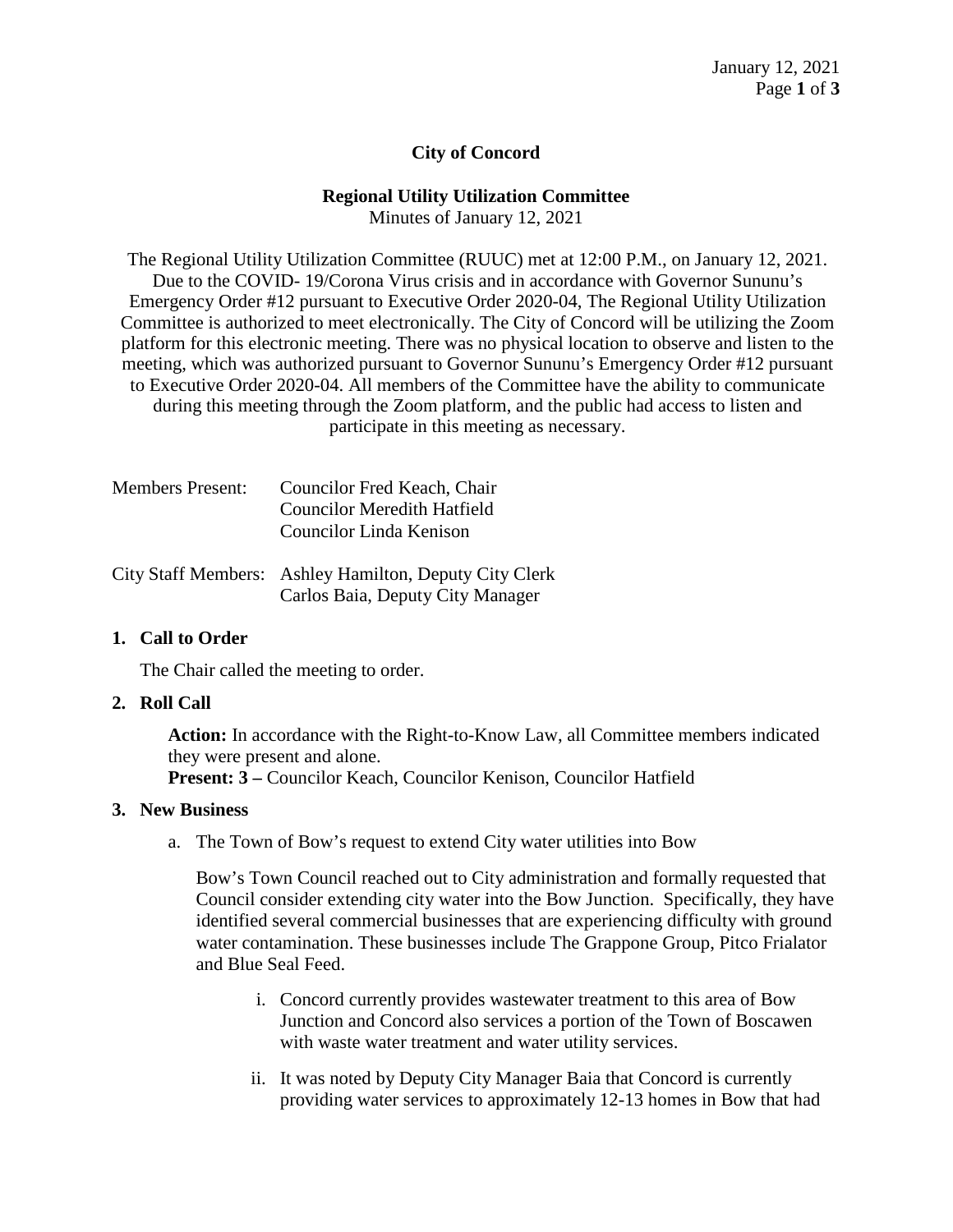drinking water contamination issues in the 1970's. The homes were under a Federal Government order and received their water from Concord. Covenants are on the property for residential water use only.

b. Councilor Keach clarified that the goal of this first meeting was to set a regularly scheduled monthly meeting for Committee members to identify relevant issues related to potentially extending the water utility, establish a timeline for collecting data and ultimately make a full recommendation to City Council for consideration.

Committee members unanimously agreed to meet monthly at noon on the second Tuesday of each month.

- c. Councilor Keach outlined and defined 4 categories for Committee consideration:
	- Step 1: Complete a City water resource evaluation to help the Committee determine if there are enough resources to share or not so they can answer the following:
		- What are the current water resources?
		- What are future water consumption demand estimates?
		- What are environmental impacts of climate change and how will it affect future resources?

### Step 2: Determine the Economic impact to Concord.

Some practical and political concerns needing to consider relate to some perceptions that having water as an economic advantage for development. Is that something Concord wants to possibly give up?

- Step 3: If there are enough resources and political will to do it, the Committee would need to tackle what an economic model would look like, how it would be structured and how to compensate the City of Concord.
- Step 4: Review and determine any Legal issues related to the extension. City Staff and legal expertise would be needed to help the Committee.

Councilor Kenison suggested reaching out to the City's water department for more information, and confirmed her support of the outlined items and agreed with the method of the Committee collecting research and making a proposal to City Council.

Councilor Hatfield noted that Nashua owns Pennichuck Water that services areas outside of the City of Nashua, so they might have staff members and resources to help Concord with the legal aspects.

Councilor Hatfield suggested that a worst-case drought scenario should be taken into consideration for resource analysis so Concord could best determine how to